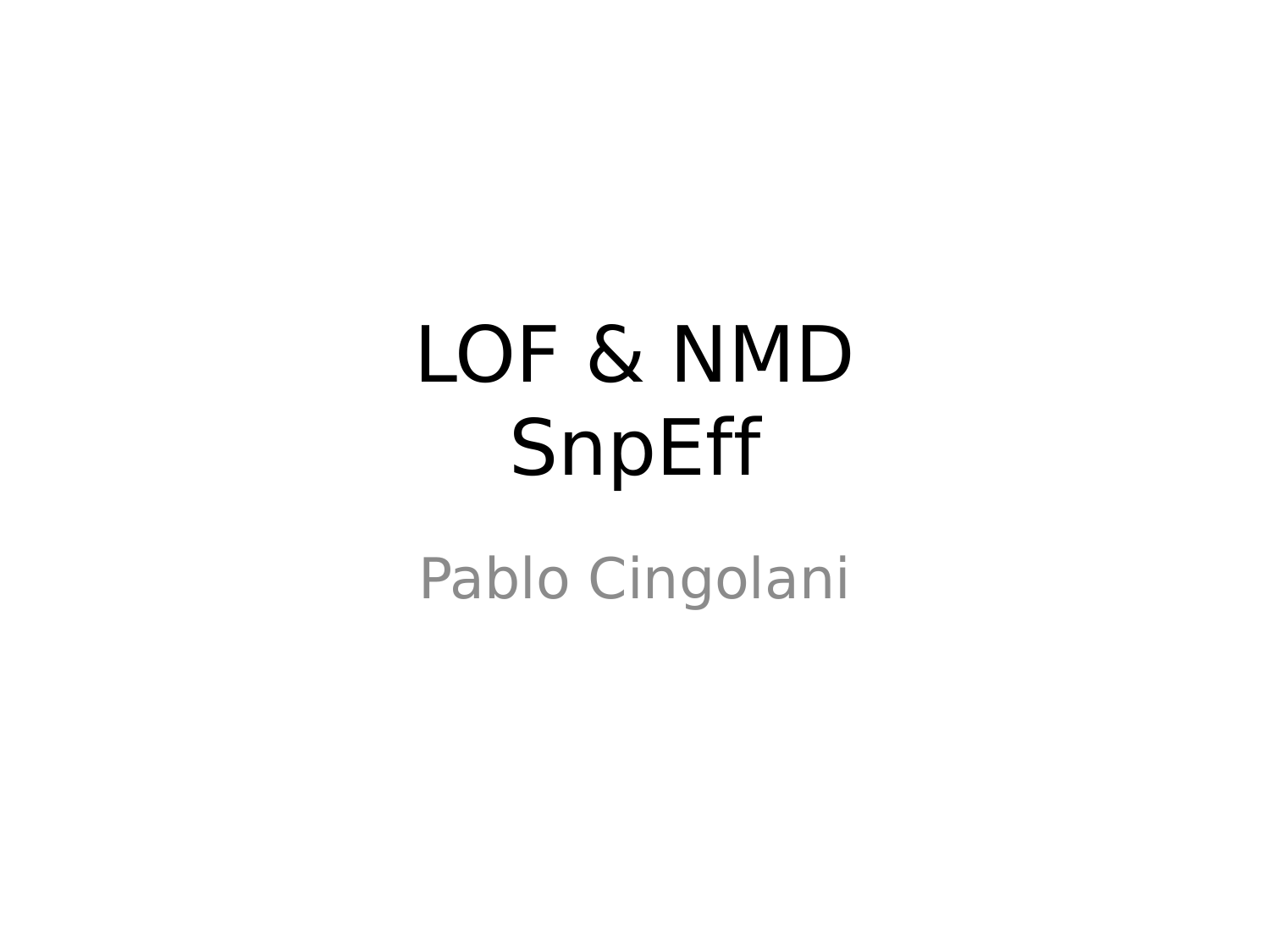### "Gold standard" methods

• LOF as specified in: (Science, 2012)

#### **A Systematic Survey of Loss-of-Function Variants in Human Protein-Coding Genes**

Daniel G. MacArthur, $^{1,2*}$  Suganthi Balasubramanian, $^{3,4}$  Adam Frankish, $^1$  Ni Huang, $^1$ <br>James Morris, $^2$  Klaudia Walter, $^1$  Luke Jostins, $^1$  Lukas Habegger, $^{3,4}$  Joseph K. Pickrell, $^5$ <br>Stephen B. Montgomery,Matthew E. Hurles,<sup>1</sup> Mark B. Gerstein,<sup>3,4,21</sup>† Chris Tyler-Smith<sup>1</sup>†

• NMD as specified in: (Nature, 2004)

NONSENSE-MEDIATED mRNA DECAY: SPLICING, TRANSLATION AND mRNP DYNAMICS

Lynne E. Maguat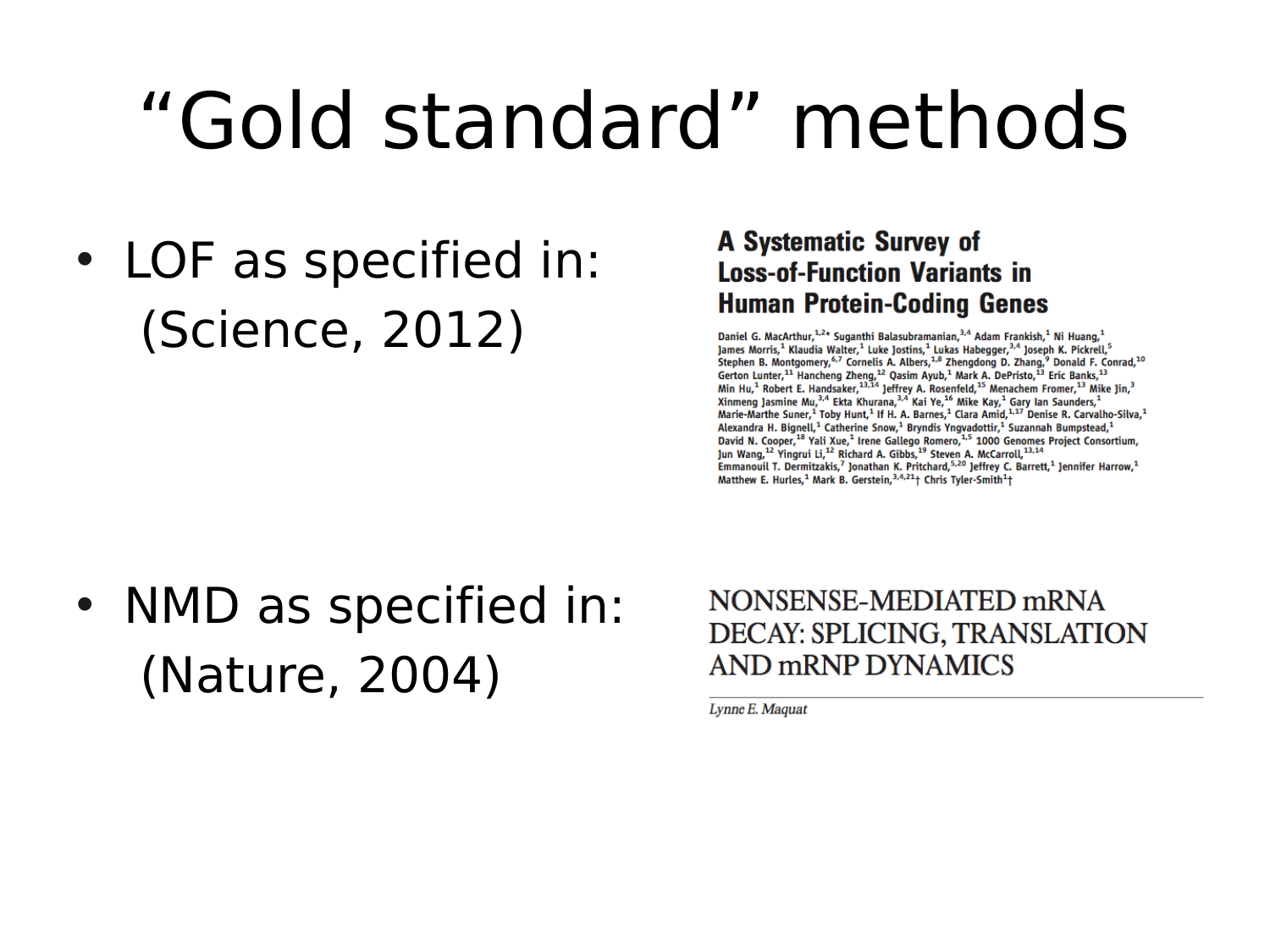#### How to use

Simply add '-lof' to the command line

java –Xmx4g -jar snpEff.jar –v  $\setminus$ **-lof** \ GRCh37.68 \  $file.vcf.gz > file.eff.vcf$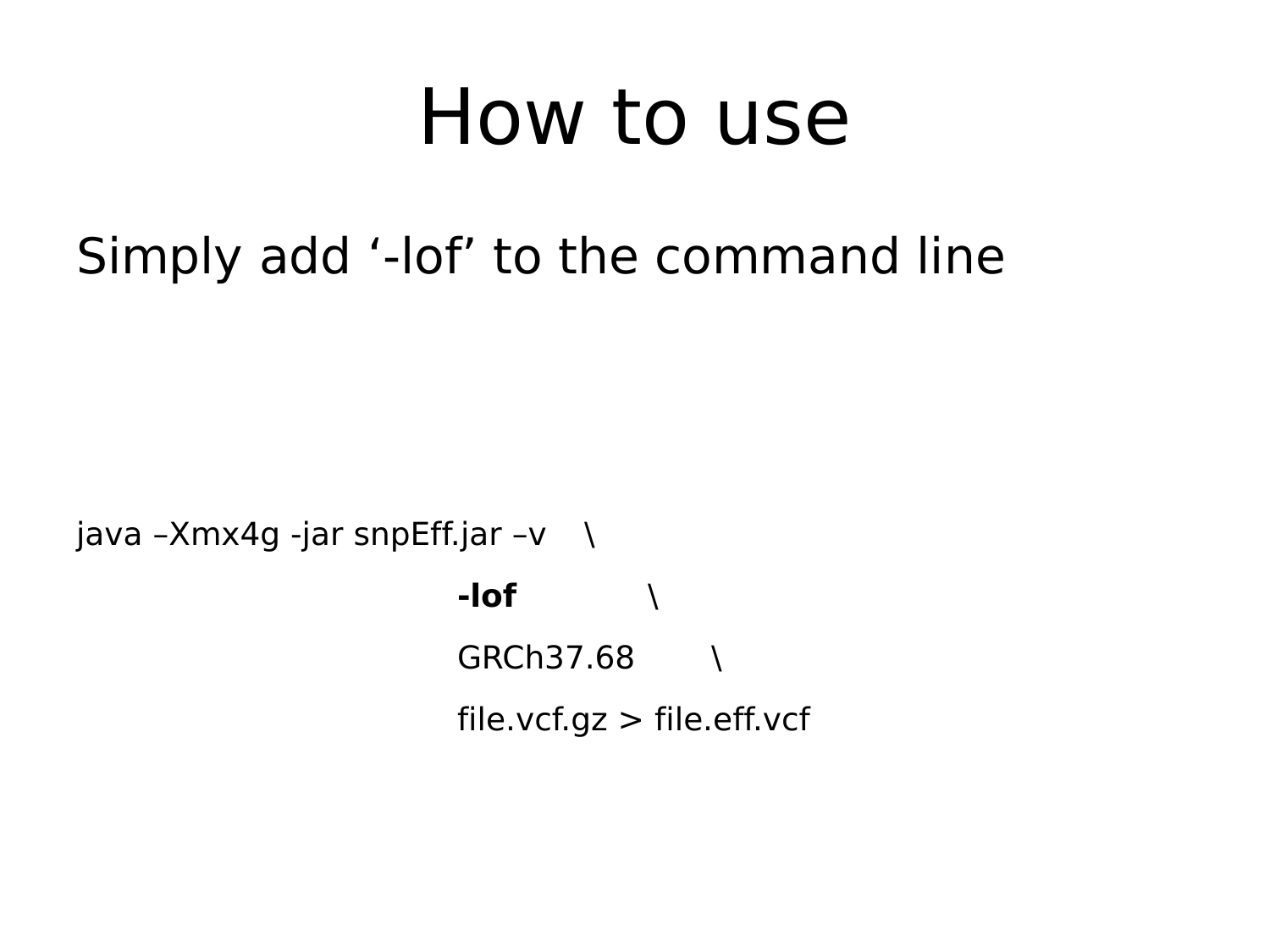## Output

- SnpEff adds 'LOF' and 'MND' tags to INFO fields (column 8 in VCF format).
- LOF and NMD tag format:

Gene | ID | num\_transcripts | percent\_affected

Where:

- Gene : Gene name
- ID : Gene ID (usually ENSEMBL)
- Num\_transcripts : Number of transcripts in this gene
- percent affected : Percentage of transcripts affected by this variant.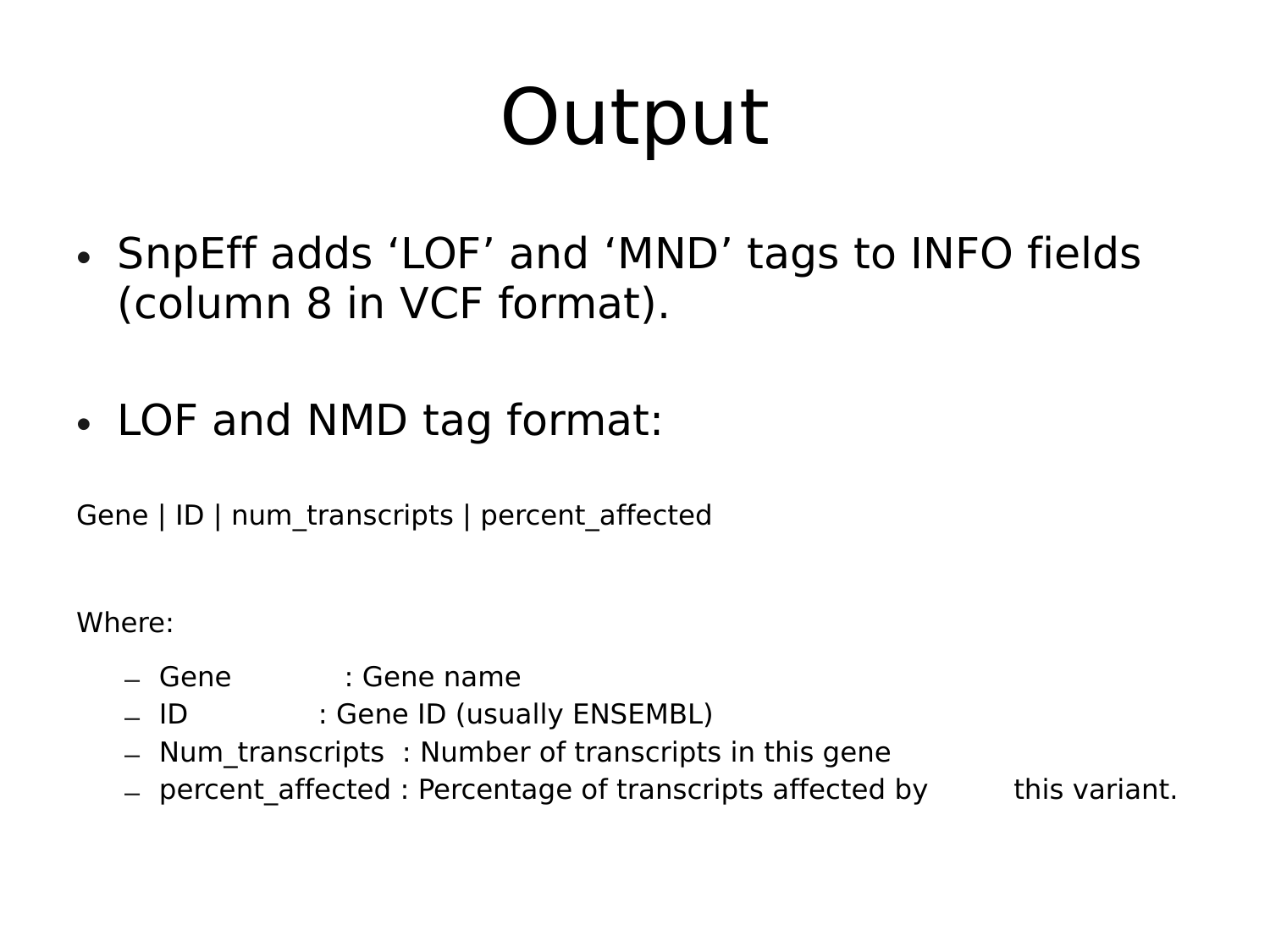## Output examples: LOF

Given an effect

**EFF=**…, SPLICE\_SITE\_DONOR(HIGH||||639|ILDR2|protein\_coding|CODING| ENST00000271417|1)

The corresponding LOF tag is

**LOF=**ILDR2|ENSG00000143195|7|1.00

- Gene name : **ILDR2**
- Gene ID : **ENSG00000143195**
- Num\_transcripts : There are **7** transcripts in this gene
- percent\_affected : **100%** of transcripts are affected.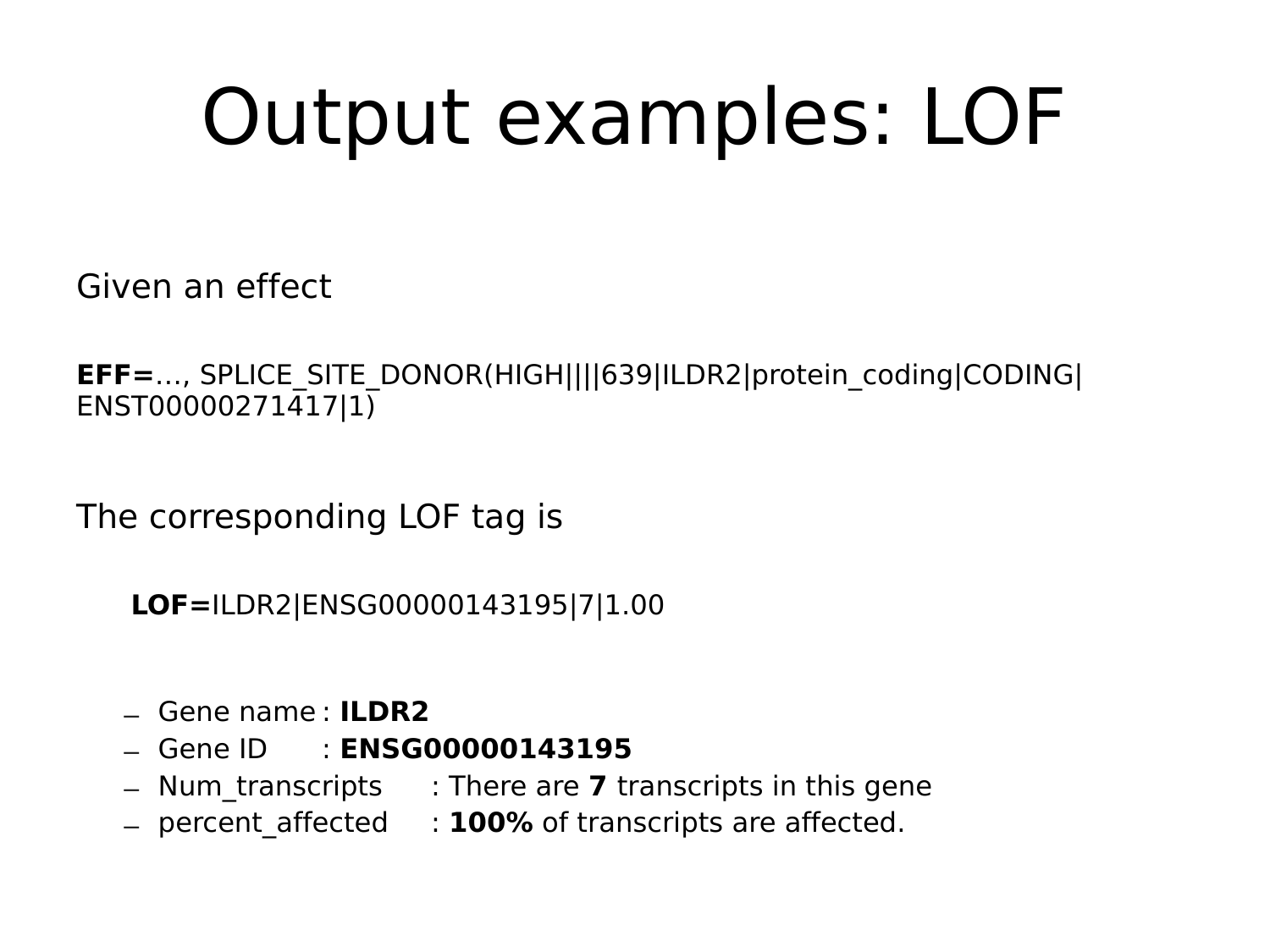## Output examples: NMD

Given an effect

**EFF=**STOP\_GAINED(HIGH|NONSENSE|taT/taG|Y269\*|321|RHD|protein\_coding| CODING|ENST00000454452|)…

The corresponding NMD tag is

**NMD=**RHD|ENSG00000187010|10|0.80

- Gene name : **RHD**
- Gene ID : **ENSG00000187010**
- Num\_transcripts : There are **10** transcripts in this gene
- percent\_affected : **80%** of transcripts are affected.